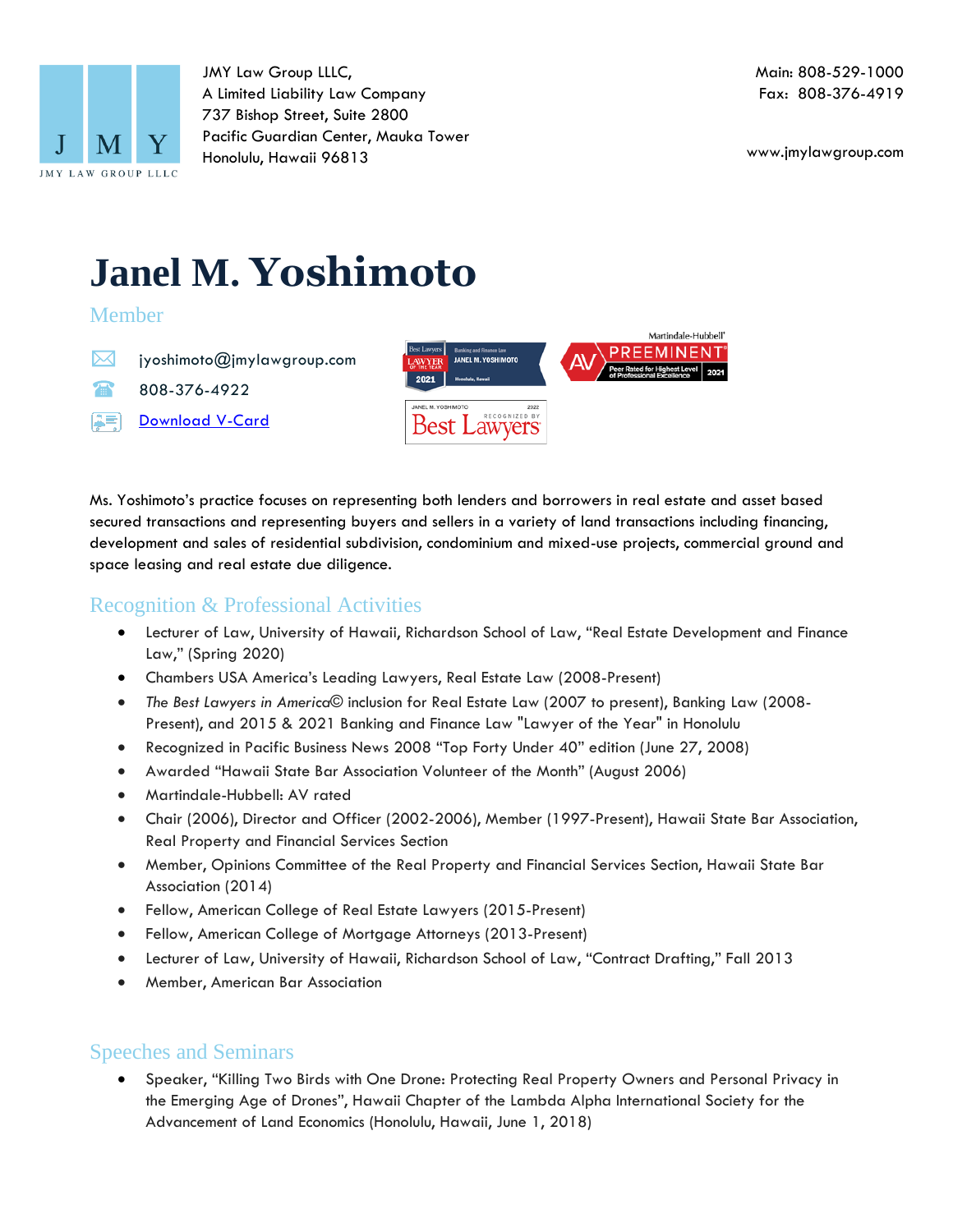- Page 2
	- Speaker, "Confidentiality Agreements", Stand Alone Round Table Session, American College of Real Estate Lawyers 2016 Mid-Year Meeting (San Diego, California, March 19, 2016)
	- Speaker, "Ground Lease Financing: Landlord and Lender Perspectives", American College of Mortgage Attorneys 41st Annual Meeting (Bretton Woods, New Hampshire, September 19, 2014)
	- Speaker, "Case and Client Management Basics for the Commercial Real Estate Lawyer", Hawaii State Bar Association Continuing Legal Education (December 14, 2011)
	- Speaker, Hawaii Real Estate Law Manual Vol. 3 seminar, Hawaii State Bar Association Convention (September 23, 2011)
	- Speaker, "Maximizing a Lender's Ability to Respond to a Commercial Mortgage Default," presented to various commercial real estate loan officers of Hawaii financial institutions (Spring 2009)
	- Speaker, "New Hawaii Condominium Statute," presented to various commercial real estate lenders of Hawaii financial institutions (Summer 2006)
	- Program Chair, "New Condominium Law in Hawaii" sponsored by Hawaii State Bar Association (May 31, 2006)
	- Speaker, "Structuring the Commercial Loan In Hawaii" sponsored by National Business Institute (March 16, 2004)
	- Speaker, "Commercial Real Estate Financing in Hawaii" sponsored by Lorman Education Services (February 19, 2003 and February 19, 2004)
	- Speaker, "Overview of the U.S. Patriot Act" presented at the Hawaii Financial Regulatory Compliance Association membership meeting (March 5, 2002)
	- Speaker, "Effective Legal Writing for Paralegals in Hawaii" sponsored by the Institute for Paralegal Education (April 4, 2000)

## Articles & Publications

- Co-Editor, Hawaii Real Estate Law Manual, 3<sup>rd</sup> edition; Vol I. (2021)
- Co-Author, "Recent Developments in the Law of Small Unmanned Aircraft Systems (Drones) and Applications for Mortgage Lenders", The Abstract, American College of Mortgage Attorneys (Fall 2016)
- Co-Author, Hawaii Chapter of the "Commercial Lending Law: A State-by-State Guide," American Bar Association Business Law Section, Commercial Finance Committee (2nd edition, 2015)
- Co-Author, "ABA Survey of Hawaii State Law of Guaranties," American Bar Association's 50 State Survey of Laws of Guaranties Task Force publication (Spring 2013)
- Author, "Mortgages and Other Security Instruments," Hawaii Real Estate Law Manual, Vol. 3 (2nd Edition) (2011)
- Author, "Release of Mortgage and Other Release Forms," Hawaii Conveyance Manual (5th Edition) (2010)
- Editor, Ka Nu Hou newsletter, Hawaii State Bar Association, Real Property and Financial Services Section (2005)
- Co-Author, "Don't Be Caught by Surprise: Is Your Business a 'Financial Institution' Under the New Privacy Law?", Pacific Business News, Vol. 39, No. 34, Business Law Supplement
- Co-Author, "The Influence of Perceived Source Reward Value on Attributions of Deception", Communication Research Reports, No. 1, June 1993